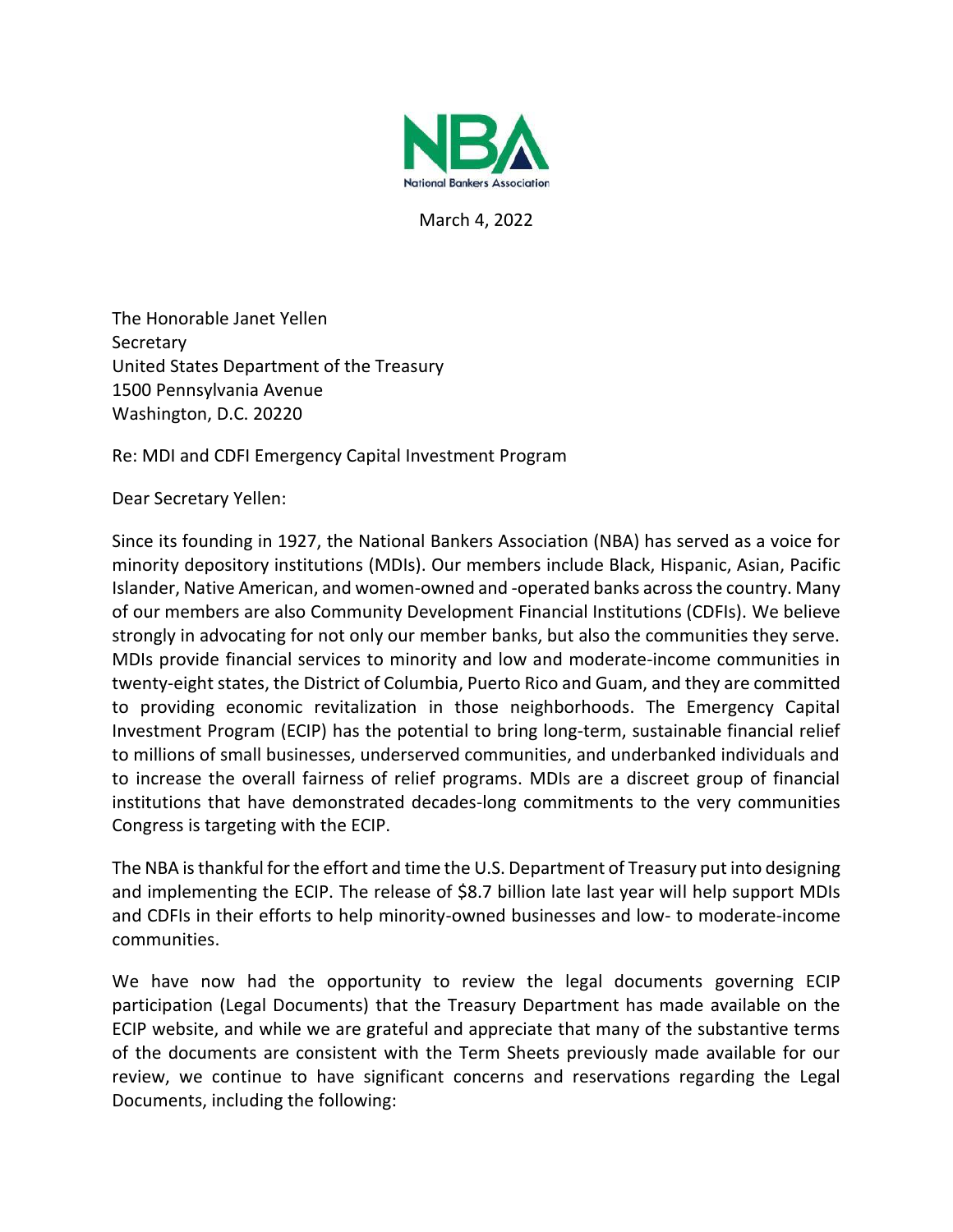1. Loss of CDFI Status. Section 4.2(b) of the Securities Purchase Agreement requires a CDFI issuer to maintain its status as a CDFI during the term that the ECIP Securities are outstanding. If a CDFI issuer breaches this covenant, then the 10-year lock-up period and 18-month advance notice of a proposed transfer of the shares will no longer apply, meaning that Treasury could sell the shares to third parties subject only to the requirement that it provide a 10-day right of first refusal to the issuer. Under Section 5.3, Treasury may impose other remedies as well, in its sole discretion. This provision only applies to CDFI ECIP applicants. The provision is onerous, and at a minimum we believe it would be appropriate to permit the issuer significantly more time to exercise its right of first refusal. Further, we believe this provision unfairly penalizes MDIs that are also CDFIs, as an MDI that, as of the signing date of the agreement, is not also a CDFI would not be subject to any similar provision. We believe Treasury should implement policies that encourage more MDIs to qualify as CDFIs, not policies that could have the effect of causing MDIs to revoke their status as CDFIs, take action to delay or cancel a pending application for CDFI certification or penalizes them for being CDFIs. We specifically recommend that this language be amended as follows:

*4.2 (b) CDFI Status. If the Recipient is a CDFI as of the Signing Date, the Recipient shall not proactively revoke its certification status as a CDFI, within the meaning of 12 U.S.C. § 4702 and in accordance with 12 C.F.R. § 1805.201. If Recipient's CDFI certification is revoked due to a change in CDFI certification guidelines, Recipient shall be granted 24 months to cure prior to enforcement of this provision. In addition, this provision shall not apply to any Recipient that is both an MDI and a CDFI as of the Signing Date.*

- 2. Mergers with Non-CDFI/MDI Institutions. Section 4.2(a) of the Securities Purchase Agreement prohibits a Recipient from merging, consolidating, or otherwise transferring all or substantially all of its property or assets to another entity without Treasury's prior written approval, without providing any guidelines for the circumstances in which Treasury may approve such a transaction. This provision is burdensome and subjective, and the NBA believes it should be revised to better address the circumstances surrounding such a proposed transaction. We would propose potential alternatives such as: (a) describing guidelines in which Treasury would consent to such a transaction; (b) require the Treasury to engage in good faith negotiations for a redemption of the Preferred Shares in connection with such a transaction; or (c) remove the consent requirement entirely and replace it with a consequence or remedy in the event that a Recipient completes a transaction resulting in the loss of its CDFI/MDI status.
- 3. Transfers to Eligible Nonprofits. Section 6.3(a)(iv) the Securities Purchase Agreement allows Treasury to transfer the Preferred Shares, with the Recipient's prior consent, to a "mission-aligned nonprofit Affiliate of an Eligible Financial Institution participating in the ECIP that is an Insured CDFI" for no or *de minimis* consideration. The NBA is in support of this provision but respectfully requests that Treasury clarify this section to better address how this proposed transfer would work. Regarding the transfer provision, as it is written,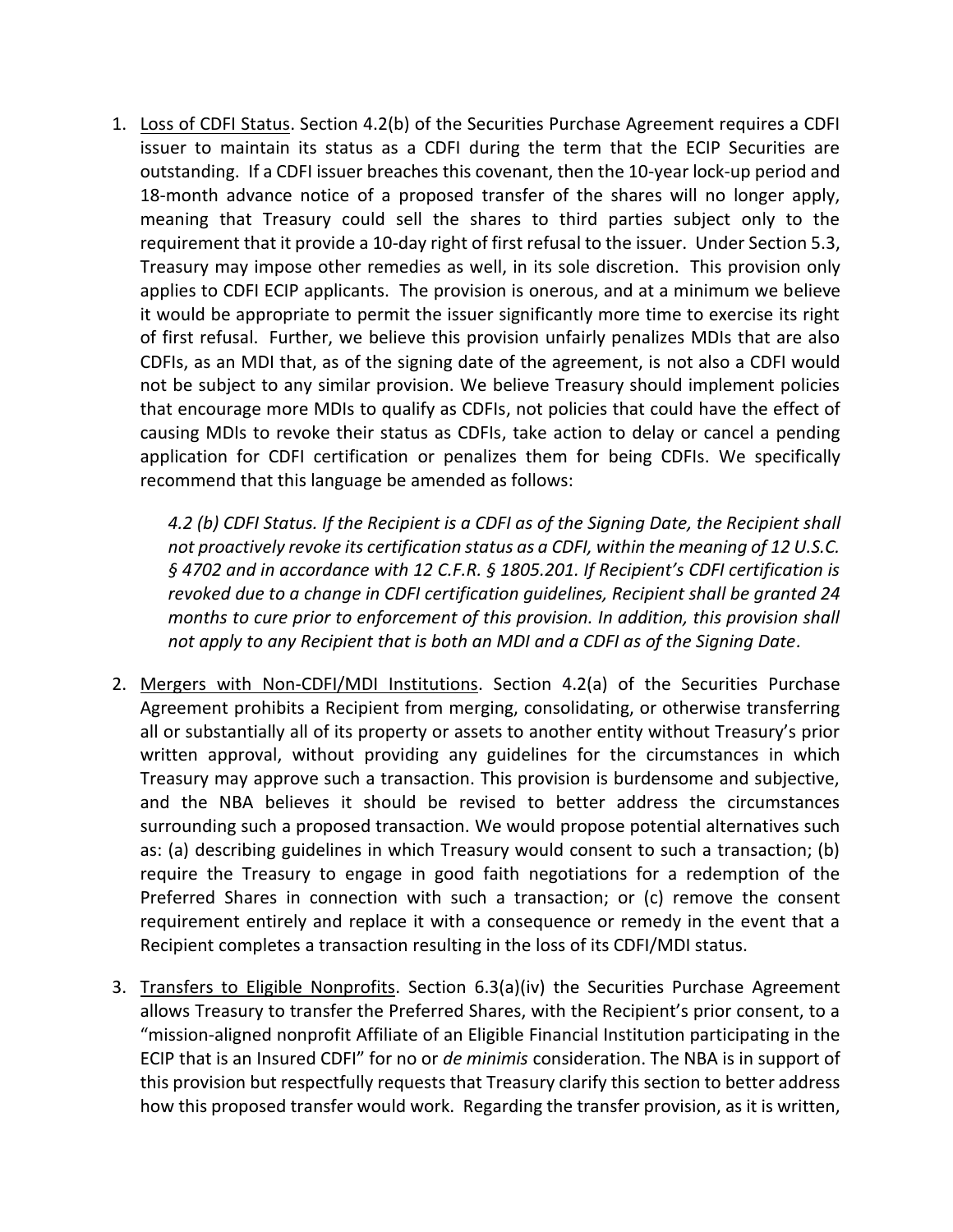the Preferred Shares could be transferred to a nonprofit affiliate of any ECIP participant that is an Insured CDFI for no consideration, which would potentially provide a financial "windfall" for the transferee in the form of Recipient's dividends and any future redemption of the Preferred Shares. We believe the intent was to permit a transfer only to an affiliate of the issuer of the particular ECIP shares and not to an affiliate of any of the other Eligible Financial Institutions participating in the ECIP.

Additionally, we ask you to clarify that the phrase "that is an Insured CDFI" is referring to the Eligible Financial Institution participating in the ECIP and not referring to the missionaligned nonprofit Affiliate. If the latter, this would mean that the Affiliate would have to be a credit union, and we do not believe this is what Treasury intended here. We also ask that you clarify that Treasury is not requiring that the mission-aligned nonprofit Affiliate itself be a CDFI, but instead just that the Eligible Financial Institution also be an Insured CDFI.

- 4. Compliance with Additional Regulations. Article V of the Securities Purchase Agreement provides that a Recipient's noncompliance with any additional rules or regulations established in connection with ECIP, with the determination of noncompliance being in Treasury's sole discretion, can subject such a Recipient to a variety of negative consequences. Accordingly, Treasury could introduce additional rules that would immediately result in noncompliance after a Recipient has already executed the agreement. We find the expectation of compliance with presently undefined rules to be burdensome provision and believe that Treasury should not be able to change or adopt new ECIP rules after a Recipient is already contractually bound to compliance with such rules.
- 5. Remedies. As noted above, Article V of the Securities Purchase Agreement provides the Treasury with broad discretion to impose "remedies" on the Recipient for any noncompliance with (a) the terms of the Securities Purchase Agreement, (b) the terms of ECIP securities, or (c) certain rules and regulations. While some of these remedies are enumerated, there are no limits imposed on the scope of any additional remedies. Further, determinations of non-compliance – and the remedies imposed by the Treasury – are not subject to any judicial review. We would recommend that the Treasury specifically enumerate its available remedies for non-compliance and provide the Recipient with the right to judicially appeal the Treasury's determination of noncompliance and imposition of any remedy.
- 6. References to Investment and Lending Plan. In Section 3.1(d) of the Securities Purchase Agreement, the Recipient is required to represent and warrant certain matters about the Investment and Lending Plan that Recipient submitted to the Treasury in connection with the ECIP Application, including that no material changes have been made to such Investment and Lending Plan and that no material changes are expected to be made to such Investment and Lending Plan. We have found that this representation and warranty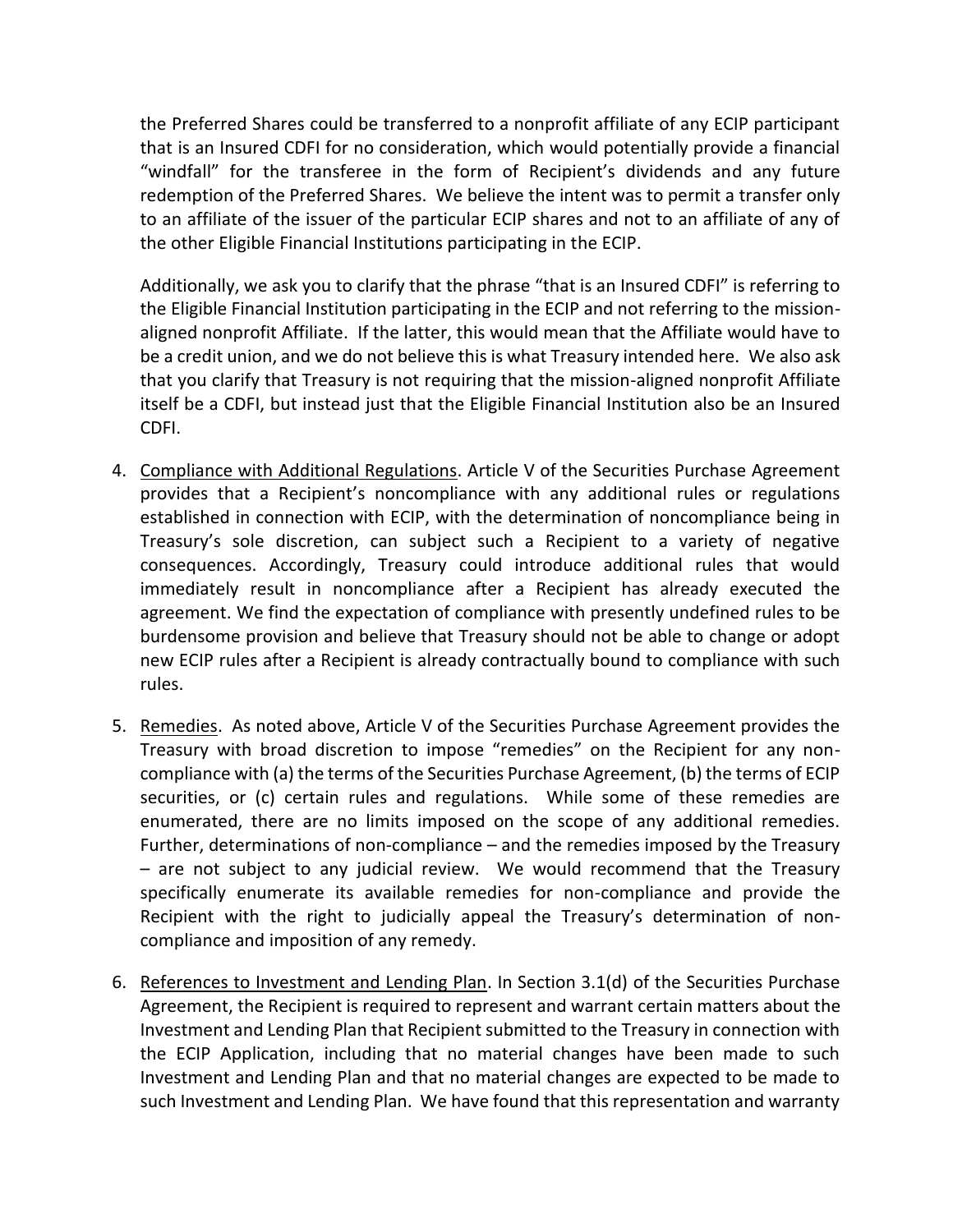creates some discomfort to potential Recipients, as their business plans are fluid and will most certainly evolve over time, particularly as more banks embrace new financial technology platforms that will enable them to reach borrowers in communities that are outside of their physical footprints. Accordingly, we would request that the Treasury consider either (a) removing the references to the Investment and Lending Plan from the Securities Purchase Agreement entirely, or (b) remove Section 3.1(d)(iii) and include language elsewhere in the Securities Purchase Agreement to the effect that the Treasury acknowledges that the Recipient's business plan may change over time and nothing in the Securities Purchase Agreement shall be deemed to require Recipient to conduct its business in accordance with the Investment and Lending Plan.

- 7. Registration Rights. Section 4.1(e) and Annex E of the Securities Purchase Agreement require any Recipient who is or becomes subject to the reporting requirements of Section 13 or 15(d) of the Securities Exchange Act of 1934 (the "Exchange Act") to register the ECIP securities on a shelf registration statement and to keep such registration statement continually effective while the ECIP securities remain outstanding. Several of the NBA members are already subject to the reporting requirements of the Exchange Act, and the registration rights covenant would require those Recipients to immediately incur significant costs and effort in order to comply. Such registration requirements offer little incremental marketability for the ECIP securities, while imposing significant cost on the Recipient to prepare and maintain the effectiveness of such registration statements. Additionally, in the highly unlikely event that the holders of the ECIP securities request a "take-down" of the registered securities in an underwritten offering, the Recipient would be required to pay a significant portion of expenses of the offering, including in respect to participating in marketing activities and entering into underwriting agreements. We do not think that these registration rights are appropriate for the ECIP securities, and fear that such requirements could cause some otherwise eligible institutions to decline to participate in the program. Further, the terms of Annex E are, in many respects, much more onerous than those we would expect to see in a privately-negotiated investment that included Registration Rights. Accordingly, we recommend that Annex E and the registration rights concept are removed entirely from the Securities Purchase Agreement.
- 8. Depositary Requirement. Section 6.5 of the Securities Purchase Agreement for Preferred Securities requires a recipient, upon request by the Treasury, enter into a depositary agreement pursuant to which the Preferred Shares would be deposited with the depositary in order to facilitate the issuance of securities representing fractions of the Preferred Shares. As with the registration rights requirement, this provision presents the risk of the Recipient undertaking undue burdens and expense (both in the negotiation of the depositary agreement and payment of the ongoing fees to the depositary) for a provision that will present little utility to the Treasury in regard to increasing the marketability of the ECIP securities. Accordingly, we also recommend that the "Depositary Shares" section of the Securities Purchase Agreement is removed.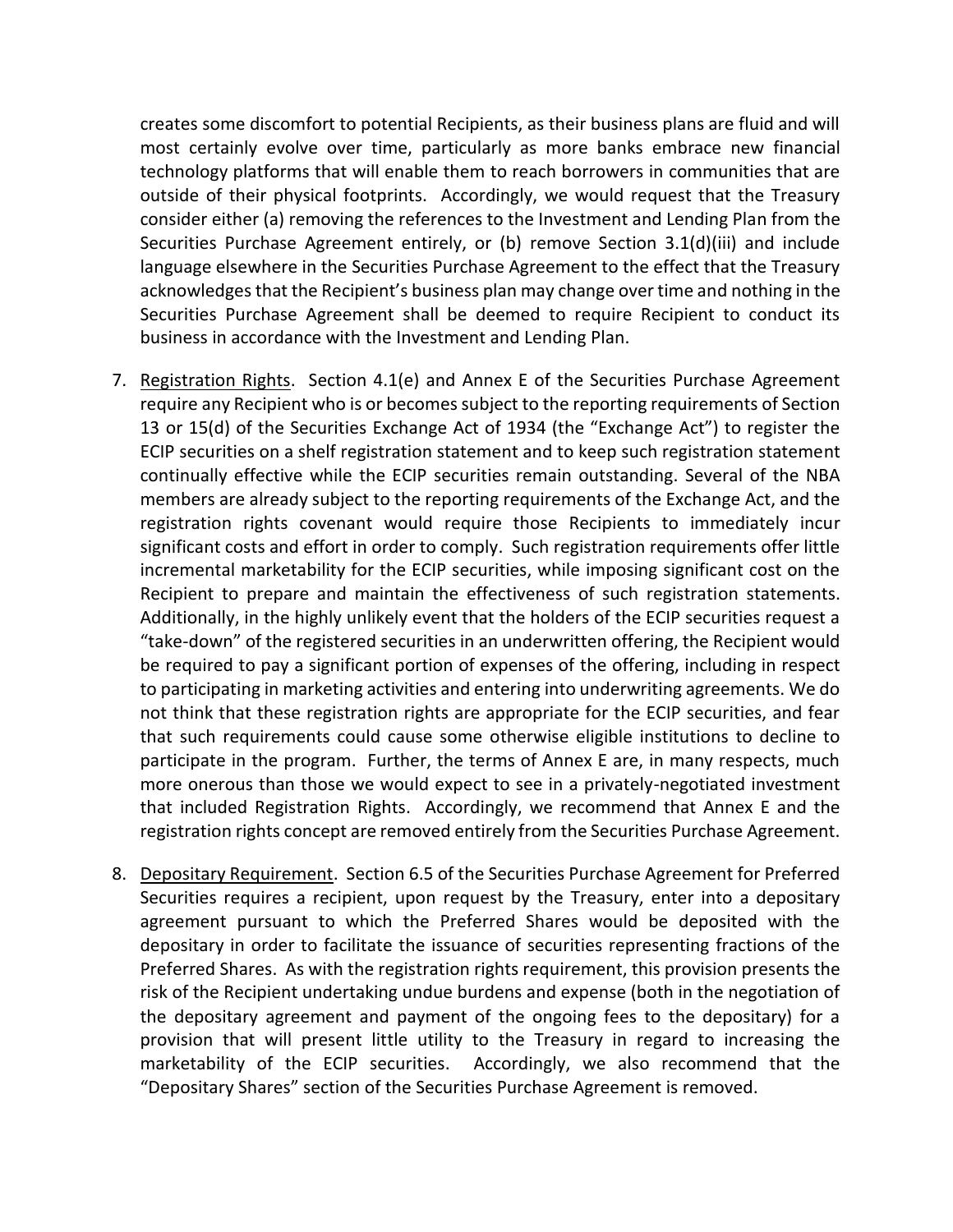- 9. Assistance with Subsequent Transfer. Section 6.4(a) of the Securities Purchase Agreement requires the recipient to take several extraordinary measures to facilitate transfers of the ECIP securities, which must be taken at the Recipient's cost and expense. Those requirements include preparing offering memoranda to facilitate the ECIP securityholders' transfer in reliance on certain registration exemptions and making certain information about the Recipient publicly available that the Recipient otherwise would not publish. We request that the Treasury significantly limit or remove these obligations.
- 10. Access and Information. Sections 4.1(c) and 4.1(d) of the Securities Purchase Agreement requires the Recipient to provide Treasury a variety of reports and access to the Recipient's personnel in connection with the ECIP investment. We find the information, reports and, in particular, the access granted under Sections  $4.1(c)$  and  $4.1(d)$  to be overly broad and respectfully request that the requirements be narrowed or otherwise condensed to make the reporting requirements less burdensome and to otherwise streamline a Recipient's obligations in connection with such reporting.
- 11. Legal Opinion. Section 2.3(h) of the Securities Purchase Agreement requires the Recipient to deliver to the Treasury a written opinion of counsel as to certain matters as a condition to closing. The required form of opinion is set forth in Annex C. The scope of the opinion is much broader than what is customarily provided in private placements of securities by bank holding companies, and, in order to provide all of the opinions requested, the Recipient will be required to incur substantial legal fees to enable such counsel to conduct sufficient "back-up" procedures in order to provide the required opinion. To reduce undue burden and expense for the Recipients, we would request that the form of opinion in Annex C be modified by:
	- 11.1. Acknowledging generally the opinion may contain customary limitations and qualifications, including reliance on certificates provided by governmental officials and representatives of the Recipient;
	- 11.2. Limiting the reference to preemptive rights in paragraph (c) to those set forth in the Charter of the Recipient;
	- 11.3. Removal of clause (iii) of paragraph (g);
	- 11.4. Removal of paragraph (i); and
	- 11.5. Removal of paragraph (j).
- 12. Definitions & Clarifications. NBA respectfully requests Treasury's consideration of the following comments on definitions and clarifications around certain issues as follows: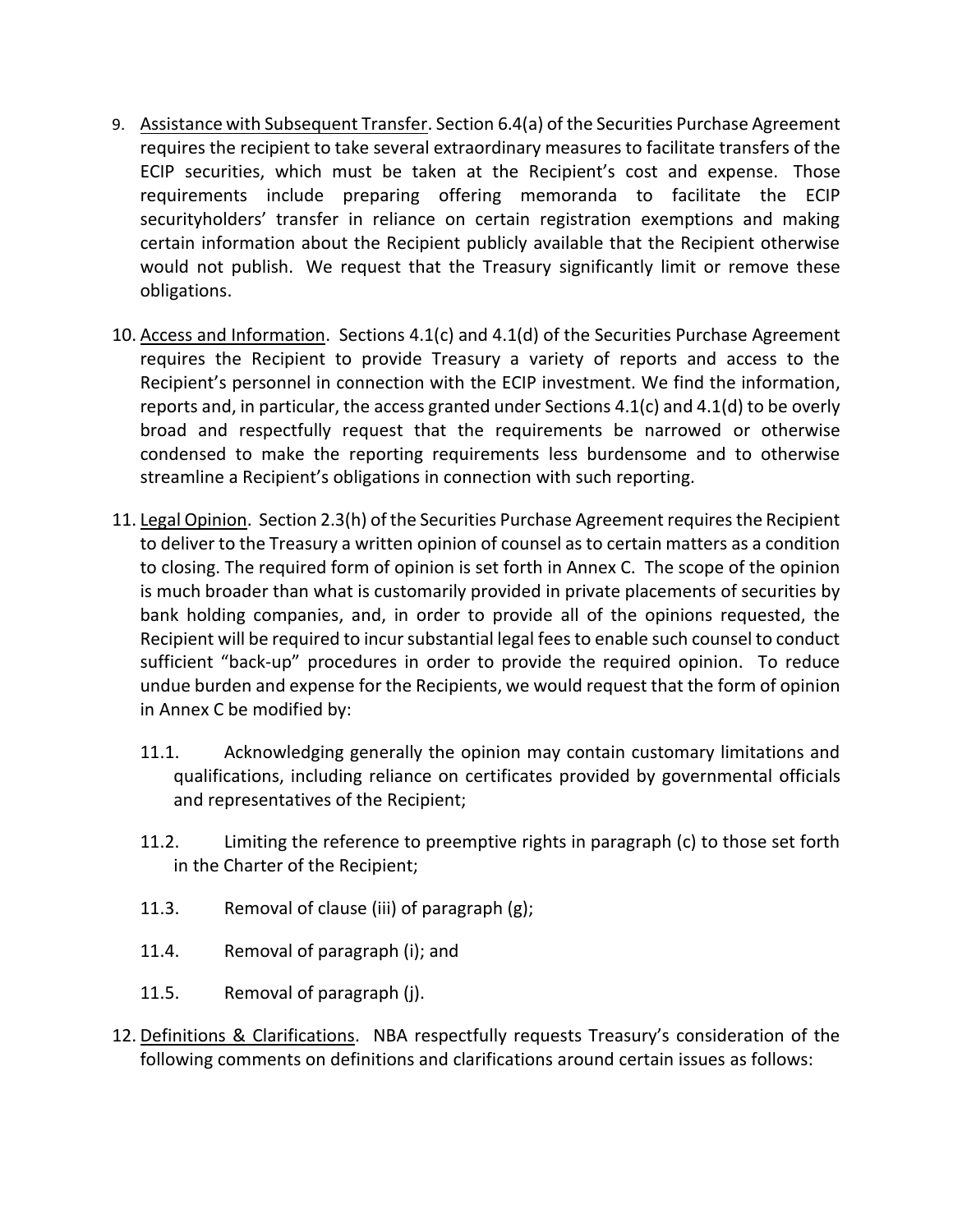- 12.1. Loan Participations. NBA encourages Treasury to broaden and clarify the types of loan participations that will be eligible for treatment as Qualified or Deep Impact Lending. Our member institutions are small and would like to collaborate with each other and other institutions to deploy capital to impacted communities. We believe that collaborating with other MDIs, CDFIs, and even large financial institutions, will allow us to deploy capital in greater volume, with greater velocity, and with more efficiency. NBA believes that Treasury should encourage such collaborative work by broadly defining that Recipients' participation in any loan that meets the criteria for a Qualified or Deep Impact Lending should receive that treatment for the participant. Regardless of whether one of our member Recipients originates a Deep Impact loan and syndicates it to other ECIP recipients, or whether that Recipient lends its capital into a Qualified loan originated by a CDFI loan fund or a megabank, the capital is having its intended purpose and should therefore receive Qualified or Deep Impact treatment
- 12.2. Public Welfare Investments. NBA encourages Treasury to clarify that ECIP Recipients are able to make Public Welfare Investments and that such investments will be considered Deep Impact deployments of ECIP capital. Many of our members are exploring creative ways to leverage their ECIP capital to create better equitized minority businesses through partnerships with private equity funds that are eligible PWIs due to their focus on minority businesses, or Small Business Investment Companies, CDFI loan funds, or other capital providers. ECIP Recipients should be able to make these investments and receive Qualifying or Deep Impact credit for doing so.
- 12.3. Community Service Facilities. NBA recommends that Treasury explicitly include faith-based organizations in the definition for a community service facility loan. Many of our members have longstanding relationships with faith-based organizations in their communities that primarily serve Low Income or Other Targeted Populations. We seek clarification that loans to support these institutions will be considered as Qualified or Deep Impact lending.
- 12.4. Guaranteed Loans. NBA recommends the Treasury clarify that 100% of government guaranteed lending will be considered as Qualified or Deep Impact lending.
- 12.5. Specialty Lending. NBA encourages Treasury to incentivize Recipients to engage in lending or other means of support to the overall community development ecosystem in ways that may not have been feasible for many Recipients in the past due to their small size. These activities will have the desired outcome of putting more capital to work in communities of need and can broaden the impact and reach of individual ECIP Recipients. Specific activities we recommend be explicitly included for Qualified Lending or Deep Impact treatment are: